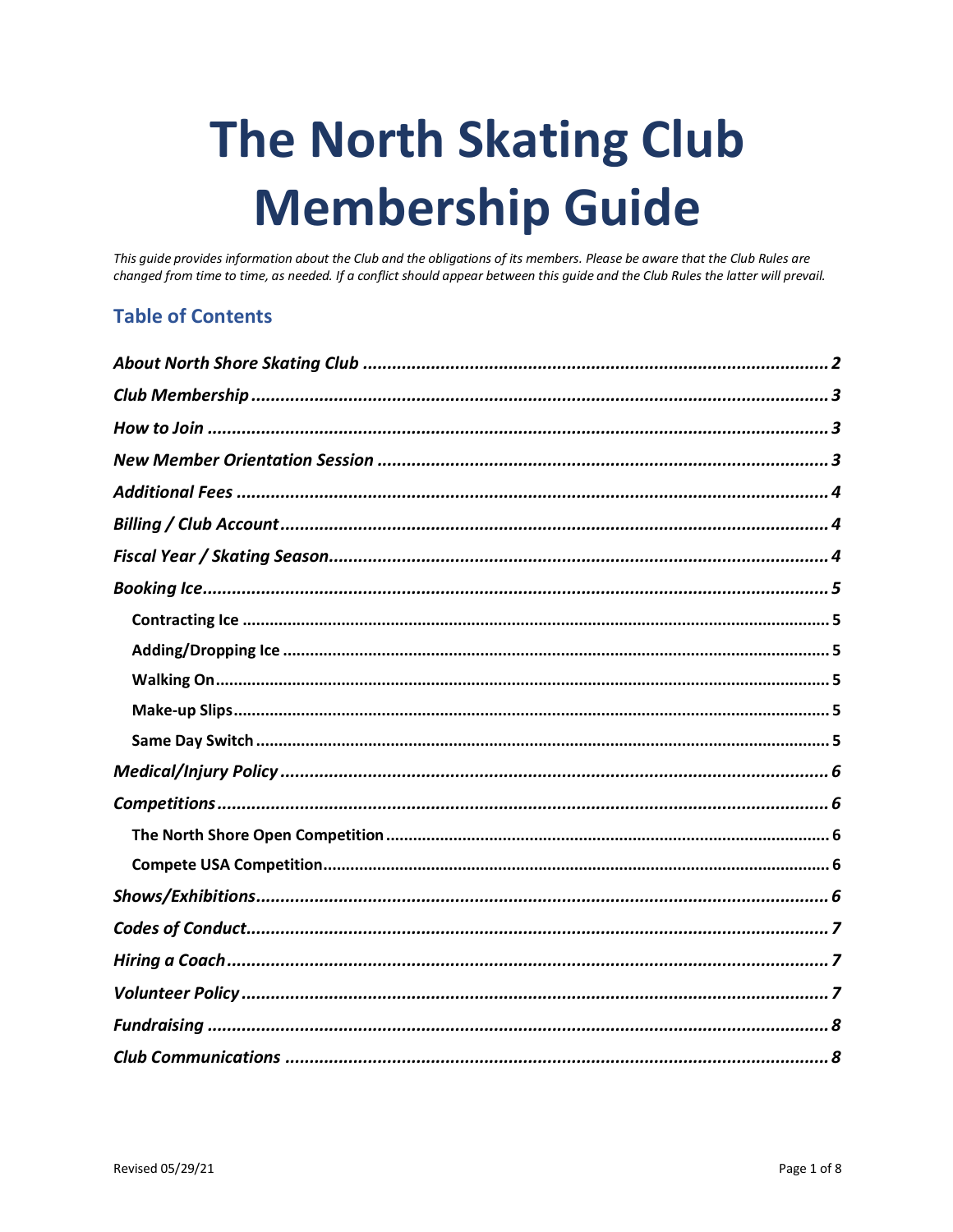## **About North Shore Skating Club**

Founded in 1948, the North Shore Skating Club (NSSC) has been promoting ice skating for more than seventy years. Originally formed as an ice dance club at the Lynn Arena, the Club evolved to include recreational and competitive skating and moved to Beverly, Danvers and Saugus before ultimately settling in its current home at the Burbank Ice Arena in Reading, Massachusetts.

The North Shore Skating Club, Inc. is a non-profit organization sanctioned under U.S. Figure Skating *(USFS)*. NSSC is dedicated to providing a fun and safe experience while promoting health and physical fitness. NSSC offers skating opportunities for all levels of figure skaters as well as coaches for private lessons, test sessions, competitions, on-ice/off-ice classes, exhibitions and a spring ice show.

## **Mission Statement**

To promote the sport of figure skating in a safe and fun environment.

## **Home Club Rink**

Home Rink: Burbank Arena, located at 51 Symonds Way, Reading, MA 01867 Secondary: Hockeytown, 953 Broadway, Rt. 1 South, Saugus, MA 01906

## **Club Details**

- NSSC offers skating seven days a week with 18 freestyle sessions per week during our regular season.
- NSSC's Learn-to-Skate program has more than 600 skaters participate annually both children and adults.
- NSSC's Theatre On Ice program is comprised of an adult team and an open team which includes youth skaters. These award-winning teams have received national and international recognition.
- With more than 150 Club Members and 600+ Learn-to-Skate students annually, The North Shore Skating Club is the premier skating club of the area.

## **Club Management**

NSSC is managed by official bylaws that are available on our website in the Forms section. NSSC is governed by a Board of Directors comprised of a President, a Vice President, a Secretary, a Treasurer, and up to nine additional directors. Elections are held in the spring of each year. The Board establishes basic policy and protocols of the Club. Board meetings are held monthly. Club members are welcomed and encouraged to attend these meetings. A list of Board Members and meeting dates can be found on our website.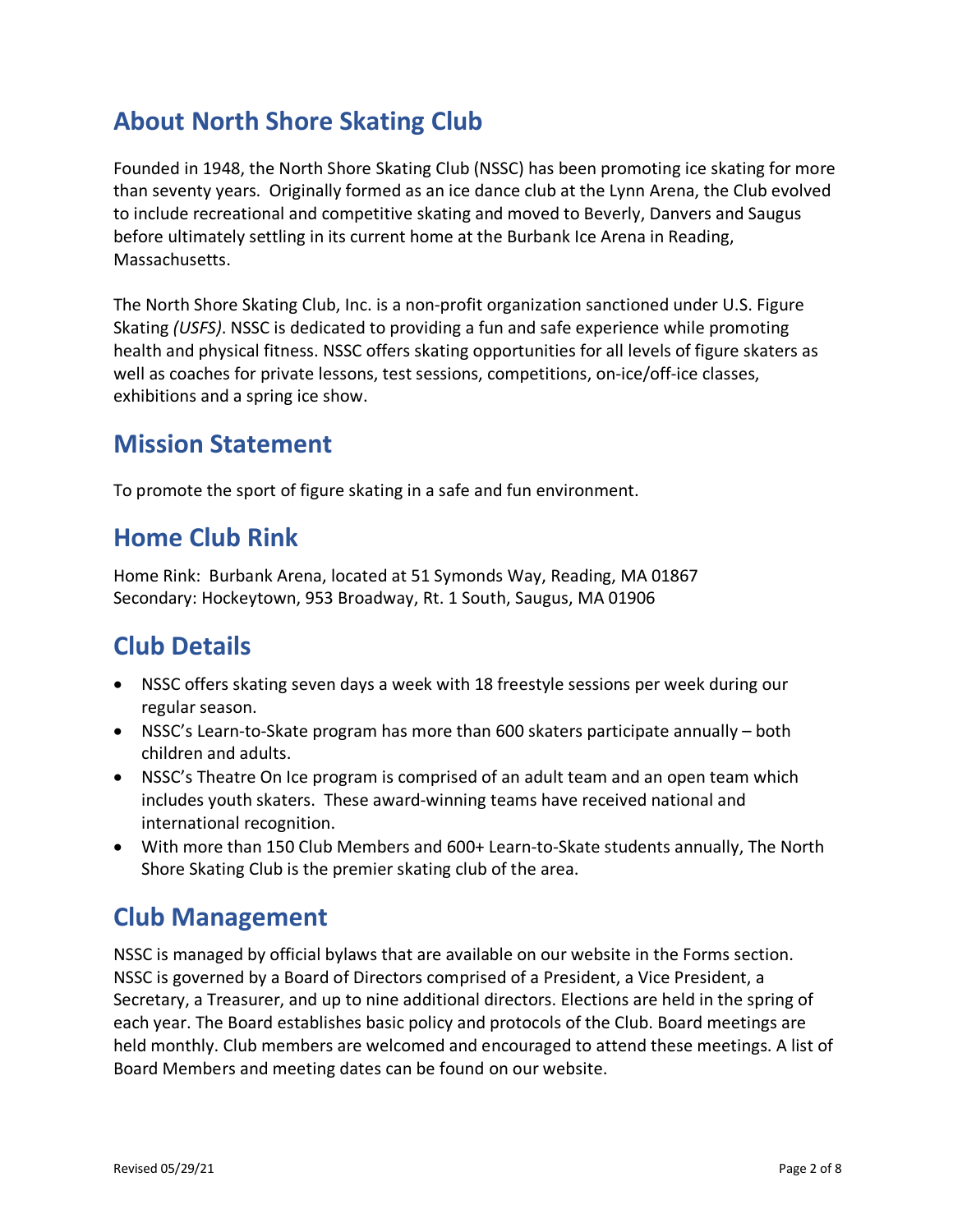## **Club Membership**

There are two major categories of membership:

#### 1. **Representing / Home Club**

- a. Aspire (introductory)
- b. Senior
- c. Adult
- d. Collegiate
- e. TOI Only

#### 2. **Non-Representing**

a. Associate

Each membership comes with different benefits. Our Membership Grid outlines the benefits and restrictions of each membership type. This can be found in the Member section of our website. For skaters, a membership allows you to contract ice at a reduced price. Our most popular memberships, Home Club/Senior and Home Club/Aspire, offer skaters the following:

- USFS membership
- Voting privileges
- Club awards
- Contracting ice
- Same day switch
- Ice Spectacular
- Club exhibition(s)
- Testing (priority for club sponsored test sessions)
- Scholarship opportunities for eligible high school seniors

Visit the Member page on our website for more information.

## **How to Join**

Prospective members who are interested in joining the Club must complete an application. The link to apply is located on our homepage. After verifying that the application is complete and that the prospective member is in good standing with U.S. Figure Skating, the applicant will be presented to the Board for approval. Approved membership applications are typically processed within a few days.

## **New Member Orientation Session**

New Member Orientations are informational sessions provided to educate new members about club activities and opportunities for involvement, and review critical Club rules. New Member Orientations are held periodically throughout the year and can be coordinated through the Board or the Skating Director.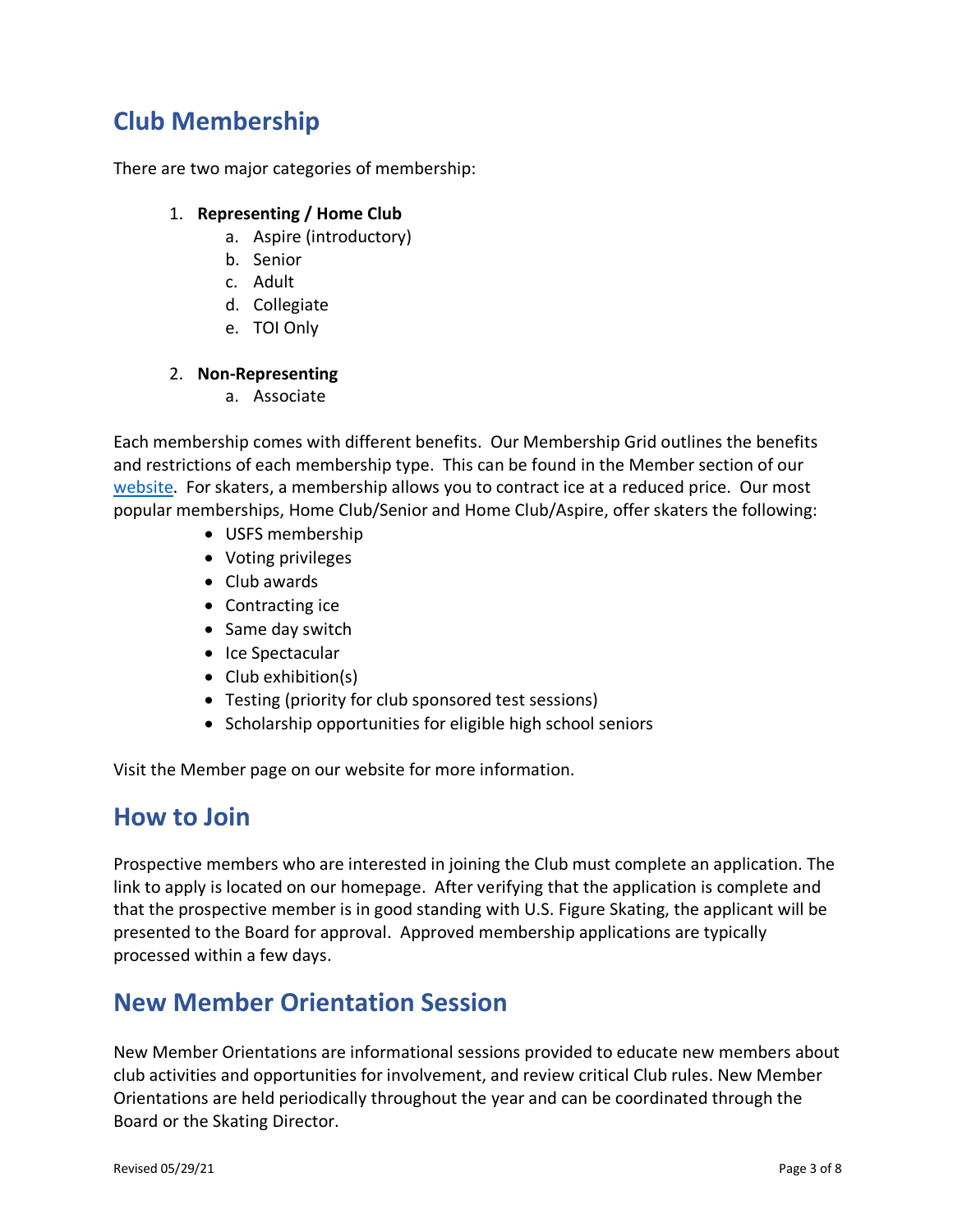## **Additional Fees**

In addition to the fee for each membership, the Club reserves the right to charge for exhibitions and other club activities. The Ice Spectacular is an additional fee and may also be accompanied by additional requirements.

The Club assesses a monthly enrichment fee of \$5 from September to June for each representing member/family. This fee helps to defray club expenses related to exhibitions, events and scholarships

# **Billing / Club Account**

Each skater/family has an account which may be used for invoicing members for membership, contract ice and any other fees associated with participation in club activities. Certain activities such as test fees require payment in full when a registration is submitted. Only Home Club/Representing members may have walk-on fees billed to their account. Only certain categories of Home Club/Representing Members are allowed to be billed for walk-on fees.

Invoices are sent via email and are due upon receipt unless stated otherwise. An account with a balance that is more than 45 days past due is no longer "in good standing" and the members will not be allowed to participate in club activities until the account is current or a payment arrangement is made with the President or Treasurer. A consistently overdue account is also grounds for suspension of one's Club membership and may be reported to USFS.

# **Fiscal Year / Skating Season**

The Club's fiscal year follows the U.S. Figure Skating year which begins on July 1<sup>st</sup> and ends June 30<sup>th</sup> of the following year. The Club's year is divided into two seasons for purposes of ice schedule and contracting:

- The "summer season" begins in late June/early July and runs through the end of August.
- The "regular season" begins in late August/early September and runs through June.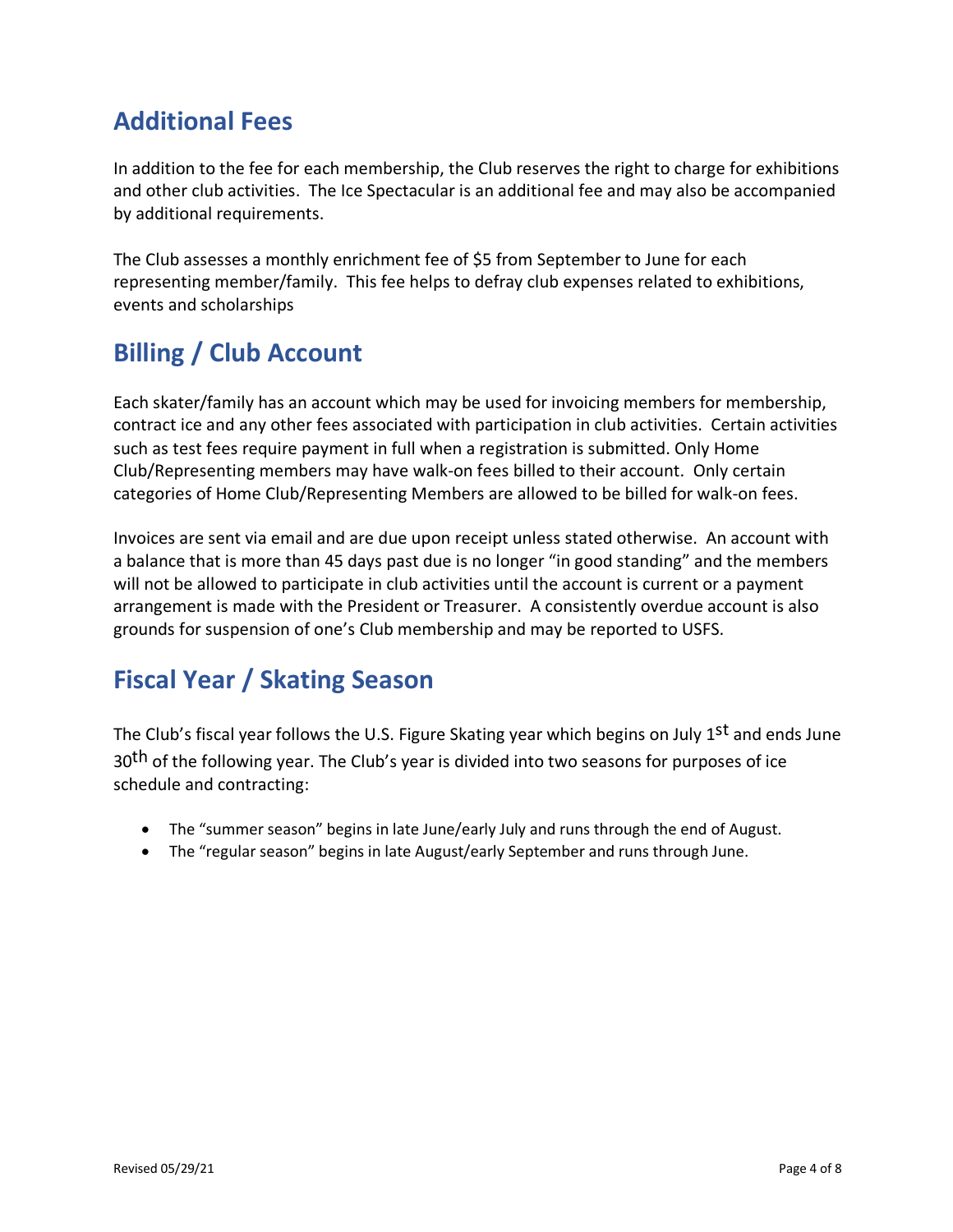## **Booking Ice**

The Club offers ice contracts during both the summer and the regular season. The schedule which is published one month in advance can be found on our website and includes times, rates and levels permitted on each session.

#### **Contracting Ice**

The Club offers ice contracts for both the summer and the regular season. Summer ice is typically offered a la carte where members can pick the sessions they want throughout the summer. Regular season ice is offered as a contract for September through June and guarantees a member's spot on a specific session(s) for the duration of the season.

*NOTE: Skaters who are eligible for the Ice Spectacular and those who are soloists (or planning to be a soloist) may have a requirement of a minimum number of sessions booked. Please refer to ice policies issued each season.*

## **Adding/Dropping Ice**

You may add ice sessions any time. Dropping sessions is allowed until March 15th. Dropped ice is subject to an administrative fee of \$25. To add or drop sessions, skaters must complete the *Contract Ice Change Form* which can be found in the Member section of our website. Bills and proctor sheets will be update as soon as administratively possible.

## **Walking On**

Skaters may "walk on" to any session, space permitting.

- Skaters should check for availability and book sessions using the ice scheduling system (Acuity) which can be found by visiting: www.nsskating.org/book-ice
- The rate shown in the booking system is the published rate for non-members. Members will want to enter the code "member" to receive the member walk-on price for the session.
- On fully contracted sessions, skaters may choose to be on the permanent waitlist. These skaters will be offered a spot if/when there is a cancellation and the waitlisted skater will be allowed to book the session at the contract ice rate.

#### **Make-up Slips**

The Club may give walk-on slips with ice contracts to allow skaters an opportunity to make up a missed session. Please refer to ice policies issued each season.

#### **Same Day Switch**

All members are eligible to utilize the "same day switch" privilege which allows a skater to contact the Club *before* the start of their scheduled session and request to be moved to a different session on the same day. Skaters must email: ice@NSskating.org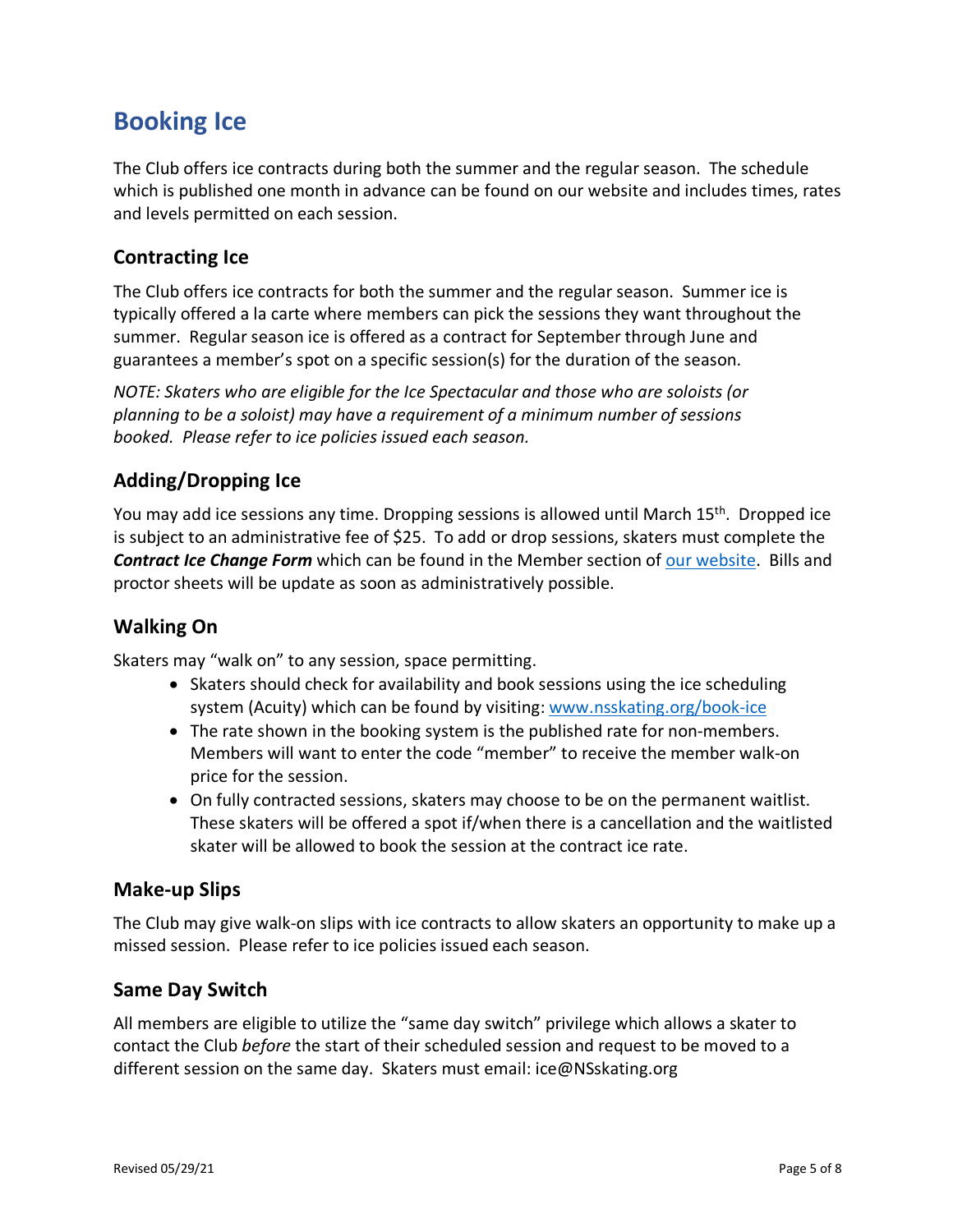# **Medical/Injury Policy**

A doctor's note is required for members who need to take time off for an injury/medical reason. The note should indicate the beginning date of the medical issue and the anticipated length of the medical leave. Contract ice fees will be suspended immediately upon receipt of the note. The Club allows members to be on a leave up to EIGHT (8) weeks. At the expiration of the eight weeks, the member must resume payment for the contracted ice or drop the ice to avoid being billed. If the member chooses to drop ice, there is no guarantee the sessions will be available in the future.

## **Competitions**

#### **The North Shore Open Competition**

The Club hosts a non-qualifying competition sanctioned by US Figure Skating (USFS) which is held annually in the Spring. Details are announced to members 8-12 weeks prior to the event. In any given year, the Competition Committee may decide to hold an Excel Qualified event.

#### **Compete USA Competition**

The Club hosts a basic skills competition sanctioned by US Figure Skating (USFS) which is held annually in late spring. Details are announced to members 4-6 weeks prior to the event.

## **Shows/Exhibitions**

#### **Ice Spectacular**

The Club produces an ice show which is held in early spring and is open to all Home Club skating members. Participation in the show requires an additional fee as well as adherence to certain requirements. All details are outlined in the show contract which is distributed in the fall.

*NOTE: Skaters who are eligible for the Ice Spectacular and those who are soloists (or planning to be a soloist) may have a requirement of a minimum number of sessions booked. Please refer to ice policies each season.*

#### **Exhibitions**

The Club offers a winter skating exhibition open to all Home Club skating members and all Associate members, space permitting. The Club may periodically offer additional exhibitions throughout the season and reserves the right to charge a fee for participation in any additional exhibition.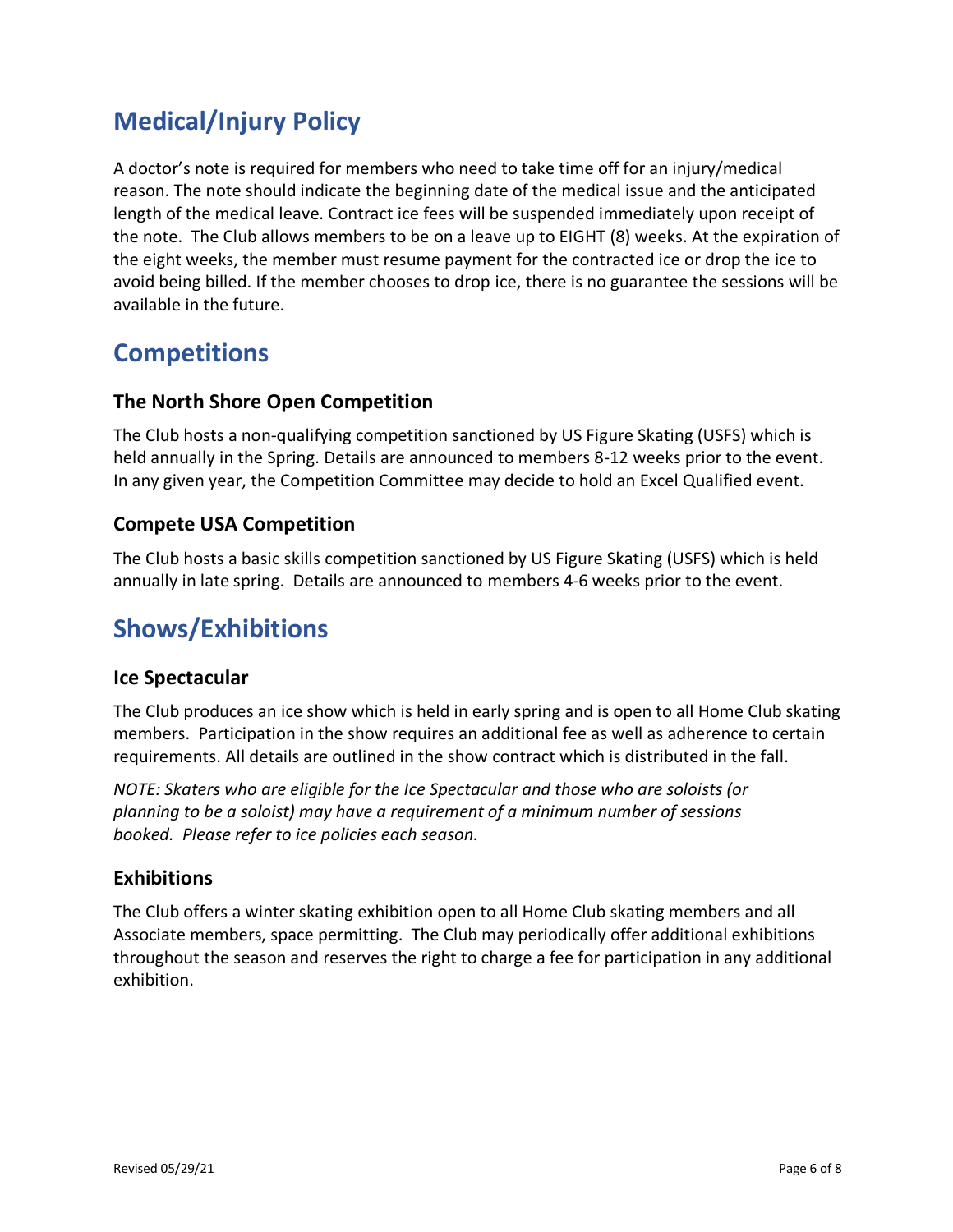# **Codes of Conduct**

Codes of Conduct give everyone a guide to what is expected as part of an organization, participating in a sport, or as spectators at a child's event. The Club is committed to creating a safe and positive environment for members' physical, emotional and social development and ensuring that it promotes an environment free of misconduct. The Club requires all members to exhibit good sportsmanship and be courteous toward other skaters, coaches, parents/guardians, USFS Officials and guests.

- All members must adhere to the SafeSport rules and policies as outlined in the  $\underline{\mathsf{U.S.}}$ Figure Skating SafeSport Handbook.
- All members must adhere to the Codes of Conduct that were agreed to as part of the membership application. Copies can be found in the Member area of our website.
- All skating members must follow the Club's Ice Rules which can be found on our website. The Club reserves the right to make changes to these rules as needed to ensure member safety and productivity on the ice.

## **Hiring a Coach**

Private lessons are arranged between the skater (or a parent/guardian of the skater) and a coach. Rates are individually set by each coach and are often based on qualifications, knowledge and experience. Fees for private lessons are paid directly to the coaches. The Club is not involved in the billing or collection of private lesson fees. Fees for ice sessions/classes are in addition to private lesson fees.

A list of Club Coaches with contact information and credentials can be found on our website along with helpful hints such as questions to ask a prospective coach.

## **Volunteer Policy**

As a non-profit, the Club strives to keep members' expenses as low as possible. Member involvement is essential to the club's success. There are a number of volunteer opportunities with NSSC, including:

- Proctors who check-in skaters for sessions and play music.
- Communications- Public Relations, Webmaster, Social Media, E-mail
- Social Activities Chair and committee members
- Ice Spectacular numerous volunteer opportunities
- Club Competitions numerous volunteer opportunities
- Junior Club on and off-ice
- Financials and contract assistance
- Fundraising
- Board of Directors

The Club reserves the right to require members to volunteer a certain number of hours or be subject to a special assessment charge.